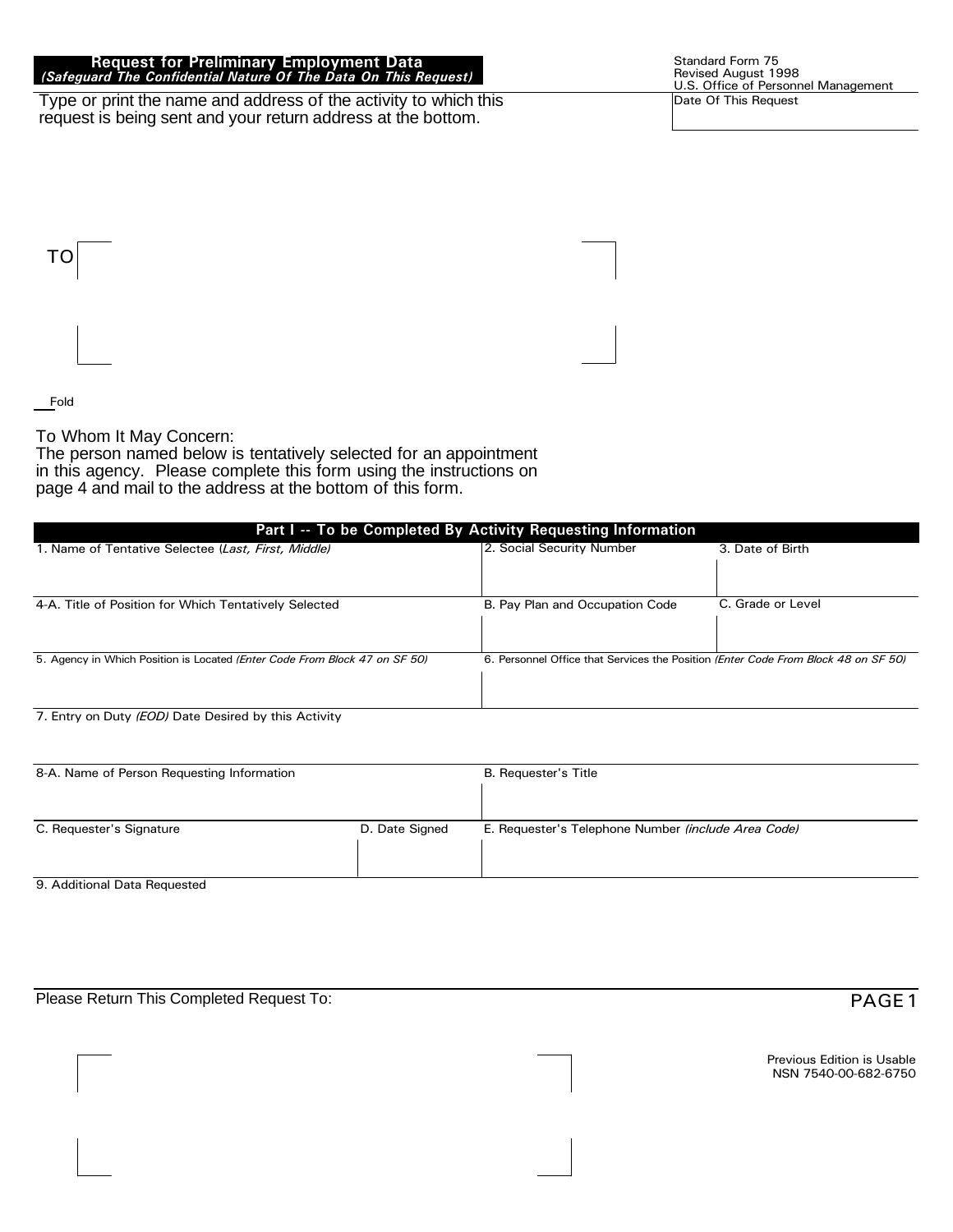### Part II -- To be Completed By Activity Giving Information

#### (Complete the following and provide any additional data requested in Item 9, Part I. Follow the instructions on page 4.)

| Section A -- Identification Shown on Personnel Records |                            |                           |
|--------------------------------------------------------|----------------------------|---------------------------|
| 1. Name (Last, First, Middle)                          | 2. Social Security Number  | 3. Date of Birth          |
| Section B -- SF 50 Data                                |                            |                           |
| 4-A. Employment Status                                 |                            |                           |
| Currently on the Rolls of This Agency                  | Separated (Specify Date)   | Separation Incentive Paid |
| B. Location of OPF/MRPF                                |                            |                           |
| On File in This Office                                 | On File in Another Office  |                           |
| Sent to NPRC (Specify Date) $\rightarrow$              | (Name and Address Of That) |                           |

5. Position Title

| 6. Pav Plan     | 7.Occ. Code                      | 8.Grade or Level       | 9. Step or Rate                                 | 10. Total Salarv | 11. Pav Basis |
|-----------------|----------------------------------|------------------------|-------------------------------------------------|------------------|---------------|
| 12-A. Basic Pay | <sup>1</sup> 12-B. Locality Adj. | 12-C. Retention Allow. | 12-D.Supv'y Differential 12-E. Availability Pay |                  | 12-F. AUO %   |

13. Name and Location of Position's Organization

| 14. Veterans Preference                                                                            | 15. Tenure                                          |                        | 16. VP for RIF                                                                                                 | 17. FEGLI Code and Coverage (If Code "B", enter date of waiver cancellation) |                                                                                   |                                                |  |  |  |  |
|----------------------------------------------------------------------------------------------------|-----------------------------------------------------|------------------------|----------------------------------------------------------------------------------------------------------------|------------------------------------------------------------------------------|-----------------------------------------------------------------------------------|------------------------------------------------|--|--|--|--|
| 18. Annuitant<br>Indicator                                                                         | 19. Pay Rate<br>Determinant                         |                        | 20. Retirement Plan                                                                                            | 21. Service Comp.<br>Date (Leave)                                            | 22. Work Schedule                                                                 | 23. Position<br>Occupied                       |  |  |  |  |
| 24. Duty Station                                                                                   |                                                     |                        |                                                                                                                |                                                                              | 25. Agency Code                                                                   | 26. Pers. Office Code                          |  |  |  |  |
| Section C -- Other Personnel Data                                                                  |                                                     |                        |                                                                                                                |                                                                              |                                                                                   |                                                |  |  |  |  |
| 27. Education Level                                                                                | 28. Year Degree Attained<br>29. Academic Discipline |                        |                                                                                                                |                                                                              | 30. Citizenship<br>31. Veterans Status<br>U.S.<br>Other                           |                                                |  |  |  |  |
| <b>Section D -- Retirement Data</b>                                                                |                                                     |                        |                                                                                                                |                                                                              |                                                                                   |                                                |  |  |  |  |
| 32-A. Branch of Service                                                                            |                                                     | <b>B.</b> Retired Rank |                                                                                                                | C. Check One and Specify Date<br>Retired $\rightarrow$                       | Transferred to                                                                    | Fleet Reserve $\longrightarrow$                |  |  |  |  |
| D. Creditable Military Service 33-A. Civilian Retirement Date<br>Years                             | <b>Months</b>                                       |                        |                                                                                                                | B. Retirement System Paying Annuity                                          |                                                                                   |                                                |  |  |  |  |
| 34. Frozen Service                                                                                 |                                                     | 35 FERS Coverage       |                                                                                                                |                                                                              |                                                                                   |                                                |  |  |  |  |
| Years                                                                                              | <b>Months</b>                                       | <b>Elected FERS</b>    |                                                                                                                | <b>Covered Automatically</b><br>Never Covered                                |                                                                                   |                                                |  |  |  |  |
| Section E -- Grade and Pay Data                                                                    |                                                     |                        |                                                                                                                |                                                                              |                                                                                   |                                                |  |  |  |  |
| 37. Date of Last Within-Grade<br>36. Date Entered Current Grade<br>and Step/Rate<br>Increase (WGI) |                                                     |                        |                                                                                                                | Denial                                                                       | 38. If WGI Was Denied, Date of<br>39. Date of Last Quality Step Increase<br>(OSI) |                                                |  |  |  |  |
| 40-A. Highest Previous Grade/<br>Step Held                                                         |                                                     | <b>B. Dates Held</b>   |                                                                                                                | $To -•$                                                                      |                                                                                   | C. Salary for That Grade/Step                  |  |  |  |  |
| D. Was Salary Based on                                                                             |                                                     | From $\rightarrow$     | Yes--Cite Authority $\rightarrow$                                                                              |                                                                              |                                                                                   | 41-A. Is the Applicant Now on Grade Retention? |  |  |  |  |
| Special Authority?                                                                                 |                                                     | <b>No</b>              |                                                                                                                |                                                                              | Yes                                                                               | No--Go to item 42.                             |  |  |  |  |
|                                                                                                    |                                                     |                        | B. Retained Pay Plan, Grade, and Step or Rate <sub>I</sub> C. Date Two-Year Period of Grade Retention<br>Began |                                                                              | 42. Is the Applicant Now on Pay Retention?<br><b>No</b><br>Yes                    |                                                |  |  |  |  |
|                                                                                                    |                                                     |                        | 43-A. If Not Listed Above, Highest Salary Held on a Federal Appointment B. Dates Held                          |                                                                              |                                                                                   |                                                |  |  |  |  |
|                                                                                                    |                                                     |                        |                                                                                                                | From $\rightarrow$                                                           | $To -+$                                                                           |                                                |  |  |  |  |
| <b>Section F -- Performance Data</b>                                                               |                                                     |                        |                                                                                                                |                                                                              |                                                                                   |                                                |  |  |  |  |
| <b>Ratings of Record</b><br>44. Level<br>Pattern                                                   | Period                                              | 45. Level              | Pattern<br>Period                                                                                              | 46. Level<br>Pattern                                                         | 47. Level<br>Period                                                               | Pattern<br>Period                              |  |  |  |  |
|                                                                                                    |                                                     |                        |                                                                                                                |                                                                              |                                                                                   |                                                |  |  |  |  |
|                                                                                                    |                                                     |                        |                                                                                                                |                                                                              |                                                                                   |                                                |  |  |  |  |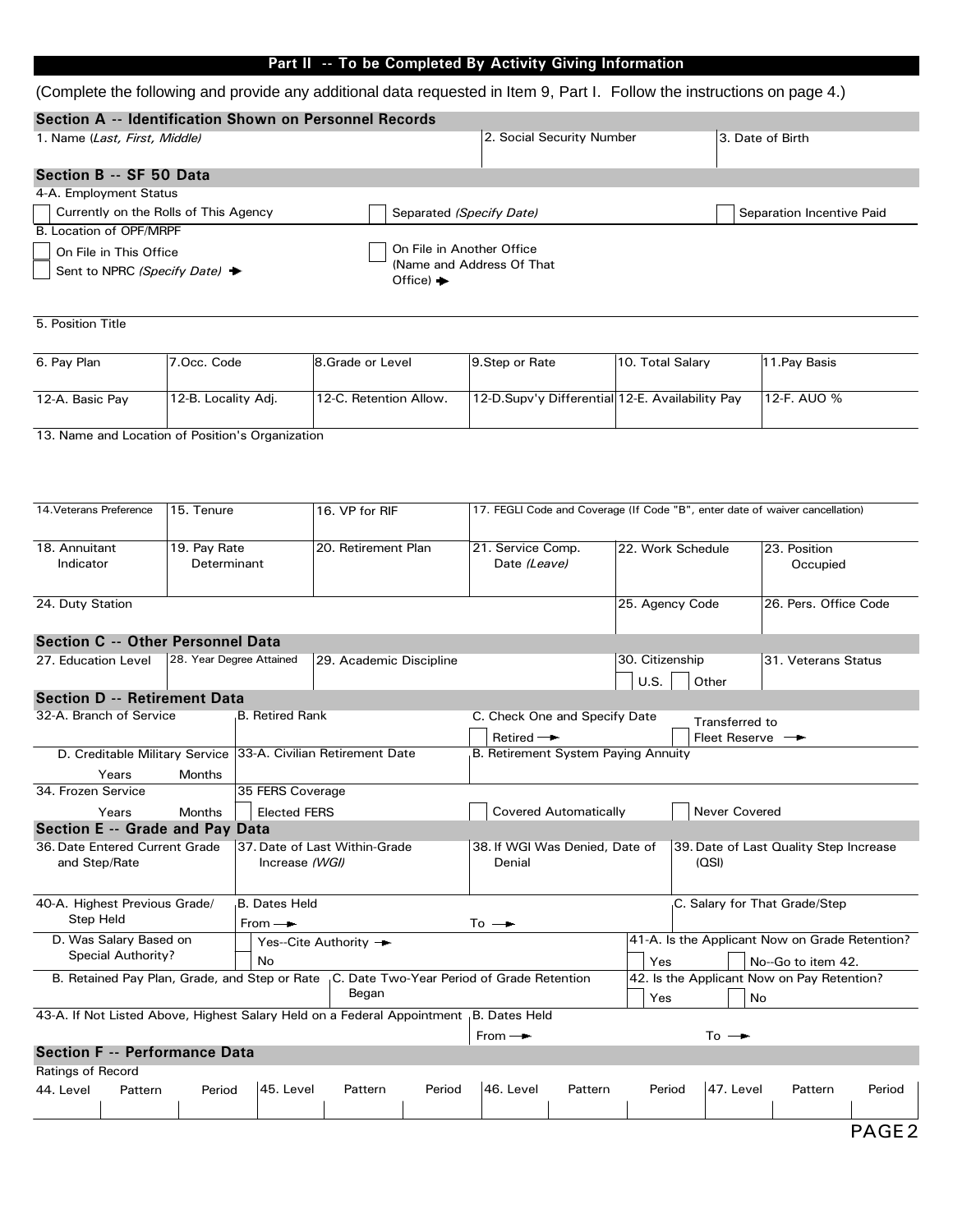| <b>Section G -- Appointment Data</b>                                                                                                        |                                   |                      |                                                                   |                                                                                                                                                                          |                                                                         |        |  |  |  |  |
|---------------------------------------------------------------------------------------------------------------------------------------------|-----------------------------------|----------------------|-------------------------------------------------------------------|--------------------------------------------------------------------------------------------------------------------------------------------------------------------------|-------------------------------------------------------------------------|--------|--|--|--|--|
| 48. Nature of Action (NOA) for                                                                                                              | B. Authority for That Appointment |                      |                                                                   |                                                                                                                                                                          | C. Date                                                                 |        |  |  |  |  |
| 49. If the Employee is Now Career or Has Held Career Appointment in the<br>Competitive Service, Dates Served to Attain Career Tenure        |                                   |                      | B. Nature of Action and Authority for Appointment That Begin That |                                                                                                                                                                          |                                                                         |        |  |  |  |  |
| From $\rightarrow$                                                                                                                          | To $\rightarrow$                  |                      |                                                                   |                                                                                                                                                                          |                                                                         |        |  |  |  |  |
| 50. If the Employee Has Not Held a Career Appointment, Date of Most<br><b>Recent Career-Conditional Appointment</b>                         |                                   |                      |                                                                   | 51. Authority for That Appointment                                                                                                                                       |                                                                         |        |  |  |  |  |
| <b>Section H -- Probation Data</b>                                                                                                          |                                   |                      |                                                                   |                                                                                                                                                                          |                                                                         |        |  |  |  |  |
| 52-A. The Employee is Now Serving An Initial Appointment Period That<br>Began on (Month/Day/Year)                                           |                                   |                      | Beginning $\longrightarrow$                                       |                                                                                                                                                                          | B. Has Already Completed Initial Appointment Probation Period<br>Ending |        |  |  |  |  |
| 53. Other Probationary Periods                                                                                                              |                                   | Date Began           |                                                                   | Date Completed                                                                                                                                                           | Not Completed                                                           | Exempt |  |  |  |  |
| Supervisory                                                                                                                                 |                                   |                      |                                                                   |                                                                                                                                                                          |                                                                         |        |  |  |  |  |
| Managerial                                                                                                                                  |                                   |                      |                                                                   |                                                                                                                                                                          |                                                                         |        |  |  |  |  |
| <b>SES</b>                                                                                                                                  |                                   |                      |                                                                   |                                                                                                                                                                          |                                                                         |        |  |  |  |  |
| Section I -- Unfavorable Data                                                                                                               |                                   |                      |                                                                   |                                                                                                                                                                          |                                                                         |        |  |  |  |  |
| 54. Does OPF/MRPF Contain Removal, Suspension, Discharge or Change to                                                                       |                                   |                      |                                                                   | 55. Is There Unfavorable Information in Other<br>Files, e.g., Letters of Warning,<br>Admonishment, Reprimand, Suitability or<br>Letter of Decision on an Adverse Action? | Yes<br>No                                                               | Don't  |  |  |  |  |
| 56. If "Yes" to Question 54 or 55, Name of Person to Contact for More<br>Information                                                        | Yes                               | No                   |                                                                   |                                                                                                                                                                          | B. Telephone Number (Indicate DSN and Commercial -- Show Area Code)     |        |  |  |  |  |
| Section J -- FEHB Data                                                                                                                      |                                   |                      |                                                                   |                                                                                                                                                                          |                                                                         |        |  |  |  |  |
| 57. Enrollment Status                                                                                                                       |                                   | Cancelled:           |                                                                   |                                                                                                                                                                          | Enrolled:                                                               |        |  |  |  |  |
| Waived: Show Date-                                                                                                                          |                                   | Show Date $-\bullet$ |                                                                   | Ineligible                                                                                                                                                               | Show Code $\_\_\_\_\_\_\$                                               |        |  |  |  |  |
| <b>Section K -- Security Data</b>                                                                                                           |                                   |                      |                                                                   |                                                                                                                                                                          |                                                                         |        |  |  |  |  |
| 58-A. Most Recent Investigation                                                                                                             | <b>NAC</b><br><b>NACI</b>         | BI<br>SBI            | LBI<br><b>MBI</b>                                                 | PRI                                                                                                                                                                      | B. Date Investigation Completed                                         |        |  |  |  |  |
| C. Other Type of Investigation--Explain                                                                                                     |                                   |                      |                                                                   |                                                                                                                                                                          | D. Level of Current Clearance                                           |        |  |  |  |  |
| 59-A. If Investigation is Pending, Show type, Date Initiated and Agency Conducting It                                                       |                                   |                      |                                                                   |                                                                                                                                                                          |                                                                         |        |  |  |  |  |
| B. Name of Security Officer to Contact for More Information                                                                                 |                                   |                      |                                                                   |                                                                                                                                                                          | C. Telephone Number (Indicate DSN and Commercial -- Show Area Code)     |        |  |  |  |  |
| Section L -- Service Obligation                                                                                                             |                                   |                      |                                                                   |                                                                                                                                                                          |                                                                         |        |  |  |  |  |
| 60-A. Does Employee Have an Obligation to Remain in Government Service for a Specifc Period Because of<br><b>Training Received?</b>         |                                   |                      |                                                                   |                                                                                                                                                                          | B. Date Obligation Expires                                              |        |  |  |  |  |
| Yes: Explain<br>No                                                                                                                          |                                   |                      |                                                                   |                                                                                                                                                                          |                                                                         |        |  |  |  |  |
| 61-A. Does Employee Have an Obligation Because of a Recruitment or Relocation Bonus, a Government-Paid<br>Move or a Student Loan Repayment? |                                   |                      |                                                                   |                                                                                                                                                                          | <b>B. Date Obligation Expires</b>                                       |        |  |  |  |  |
| Yes: Explain<br>No                                                                                                                          |                                   |                      |                                                                   |                                                                                                                                                                          |                                                                         |        |  |  |  |  |
| Section M -- Employee Payroll and Thrift Savings Plan Data                                                                                  |                                   |                      |                                                                   |                                                                                                                                                                          |                                                                         |        |  |  |  |  |
| 62-A. Employee's Payroll Office Address                                                                                                     |                                   |                      |                                                                   | B. Payroll Office Number (8-Digit Identifying Number)                                                                                                                    |                                                                         |        |  |  |  |  |
|                                                                                                                                             |                                   |                      | C. Person to Contact for Leave and Pay Information                |                                                                                                                                                                          |                                                                         |        |  |  |  |  |
|                                                                                                                                             |                                   |                      |                                                                   |                                                                                                                                                                          | D. Telephone Number (indicate DSN and commercial -- Show Area Code)     |        |  |  |  |  |
| 63-A. Year-To-Date Basic Pay                                                                                                                |                                   |                      | B. Year-To-Date Earnings                                          |                                                                                                                                                                          |                                                                         |        |  |  |  |  |
| Ş                                                                                                                                           | As Of (Date) $\rightarrow$        |                      | Ş                                                                 |                                                                                                                                                                          | As Of (Date) $\rightarrow$                                              |        |  |  |  |  |
| 64. Year-To-Date FICA Deductions                                                                                                            |                                   |                      | 65. Year-To-Date FHIT (Medicare) Deductions                       |                                                                                                                                                                          |                                                                         |        |  |  |  |  |
| Ş                                                                                                                                           | As Of $(Date)$ $\rightarrow$      |                      | Ş                                                                 |                                                                                                                                                                          | As Of $(Date)$ $\rightarrow$                                            |        |  |  |  |  |
| 66. Is Employee Currently on LWOP?                                                                                                          | Begining Date:                    |                      | 67-A. Does Employee Have                                          |                                                                                                                                                                          | B. If "Yes", Show Number of<br>Weeks and Beginning Date.                |        |  |  |  |  |
| No<br>Yes                                                                                                                                   | The NTE Date:                     |                      | <b>No</b>                                                         | Yes                                                                                                                                                                      |                                                                         |        |  |  |  |  |